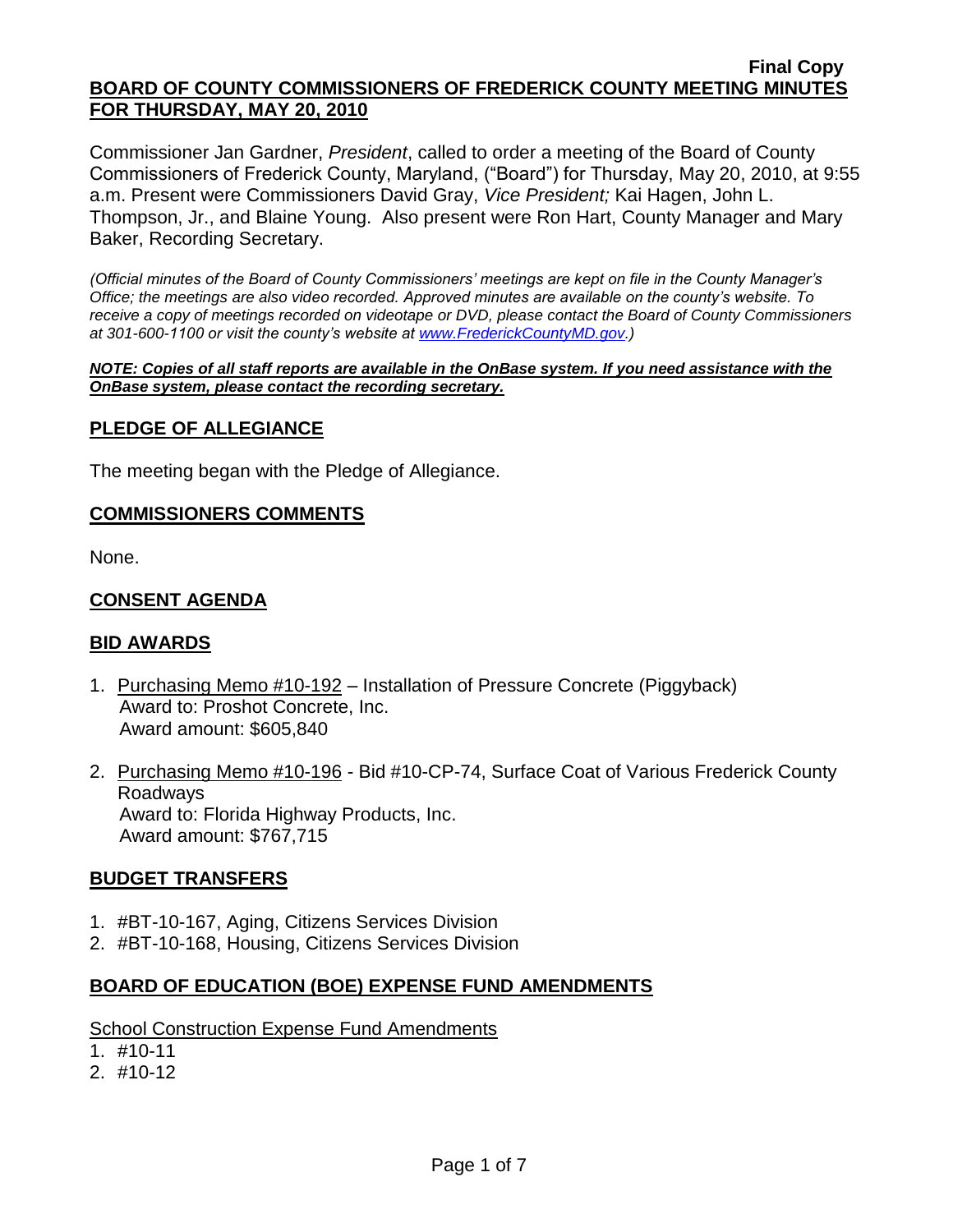# **EASEMENTS**

- 1. Ballenger Creek Park, Phase V Forest Resource Ordinance Documents Sue Barthol, Public Works Division
- 2. Revised Declaration to Establish and Retain Easement at Utica District Park Mike Wilkins, Permitting and Development Review Division

# **GRANTS**

- 1. Consideration of a Chronic Disease Self Management Program Grant Carolyn True, Citizens Services Division
- 2. Continuation of the Senior Health Insurance Program (SHIP) Grant Funding and Budget Transfer - Carolyn True, Citizens Services Division

Carolyn True, Citizens Services Division, presented information regarding the grants.

Commissioner Thompson requested the motion be split to vote separately on the grants.

Commissioner Gray moved approval of the consent agenda as presented excluding the grants. Commissioner Hagen seconded the motion that passed 5-0.

Commissioner Hagen moved approval of the grants as presented. Commissioner Gray seconded the motion that passed 4-1 with Commissioner Thompson opposed.

### **ADMINISTRATIVE BUSINESS**

**Purchasing Memo #10-182, Approval of Contract for Occupational Therapy Services for Developmental Center with Crystal Ciccarelli; Purchasing Memo #10-183, Approval of Contract for Speech Pathology Services for Developmental Center with Miriam Liddle, M.A.; and Purchasing Memo #10-184, Approval of Contract for Speech Pathology Services for Developmental Center with Heather Spisso, CCC-SL – Hal Good, Finance Division** 

Mr. Good and Dr. Monica Grant, Health Services Division, presented the proposed purchasing memos.

Commissioner Hagen moved approval of Purchasing Memo #10-182, Purchasing Memo #10- 183 and Purchasing Memo #10-184 as presented. Commissioner Gray seconded the motion that passed 4-1 with Commissioner Thompson opposed.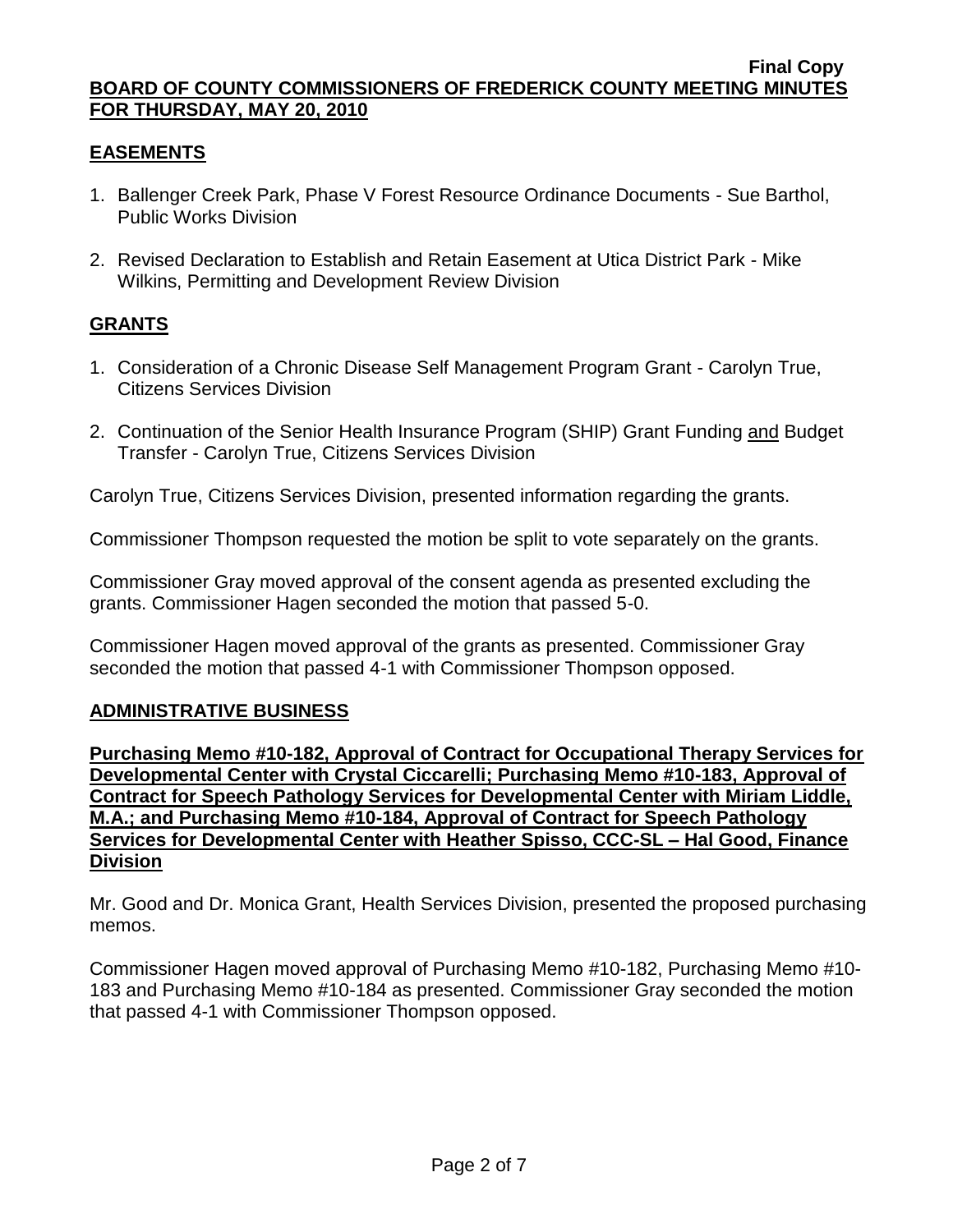# **Permitting and Development Review Division Fee Resolution FY 2011 - Gary Hessong, Permitting and Development Review Division**

Mr. Hessong presented the proposed resolution.

Commissioner Hagen moved approval of the proposed resolution as presented noting the stormwater fees would apply retroactively and the calculated fees were to be rounded to the next nearest whole dollar amount. Commissioner Gray seconded the motion that passed 5-0.

(A copy of Resolution #10-14 can be obtained in the County Manager's Office or from the county's website, [www.FrederickCountyMD.gov\)](http://www.frederickcountymd.gov/)

# **Lease with the Frederick County Fire and Rescue Museum and Preservation Society, Inc. for the Former Emmitsburg Ambulance Company Building - Austin Abraham, Management Services Division**

Mr. Abraham and Chip Jewell, Emergency Management Division, presented the proposed lease.

Commissioner Hagen moved approval of the lease as presented. Commissioner Gray seconded the motion that passed 5-0.

### **Acceptance of the Metropolitan Washington Council of Governments (MWCOG) Emergency Management Mutual Aid Operational Plan - Jack Markey, Emergency Management Division**

Seamus Mooney, Emergency Management Division, presented the mutual aid operational plan.

Commissioner Gray moved approval of the plan as presented. Commissioner Hagen seconded the motion that passed 5-0.

# **Finalize FY 2011 Capital Improvements Program and FY 2011 Capital Budget - Kelly Weaver, Finance Division**

Ms. Weaver presented the updates to the capital improvements program (CIP) and the capital budget.

There was unanimous consent for the county to forward fund the Sabillasville Elementary School roof replacement in FY 2011 with the understanding that state funds would replace the forward funded amount in FY 2012.

There was unanimous consent to allow a budget transfer in the amount of \$85,000 to Frederick Community College for the requested furniture purchase with Commissioner Thompson opposed.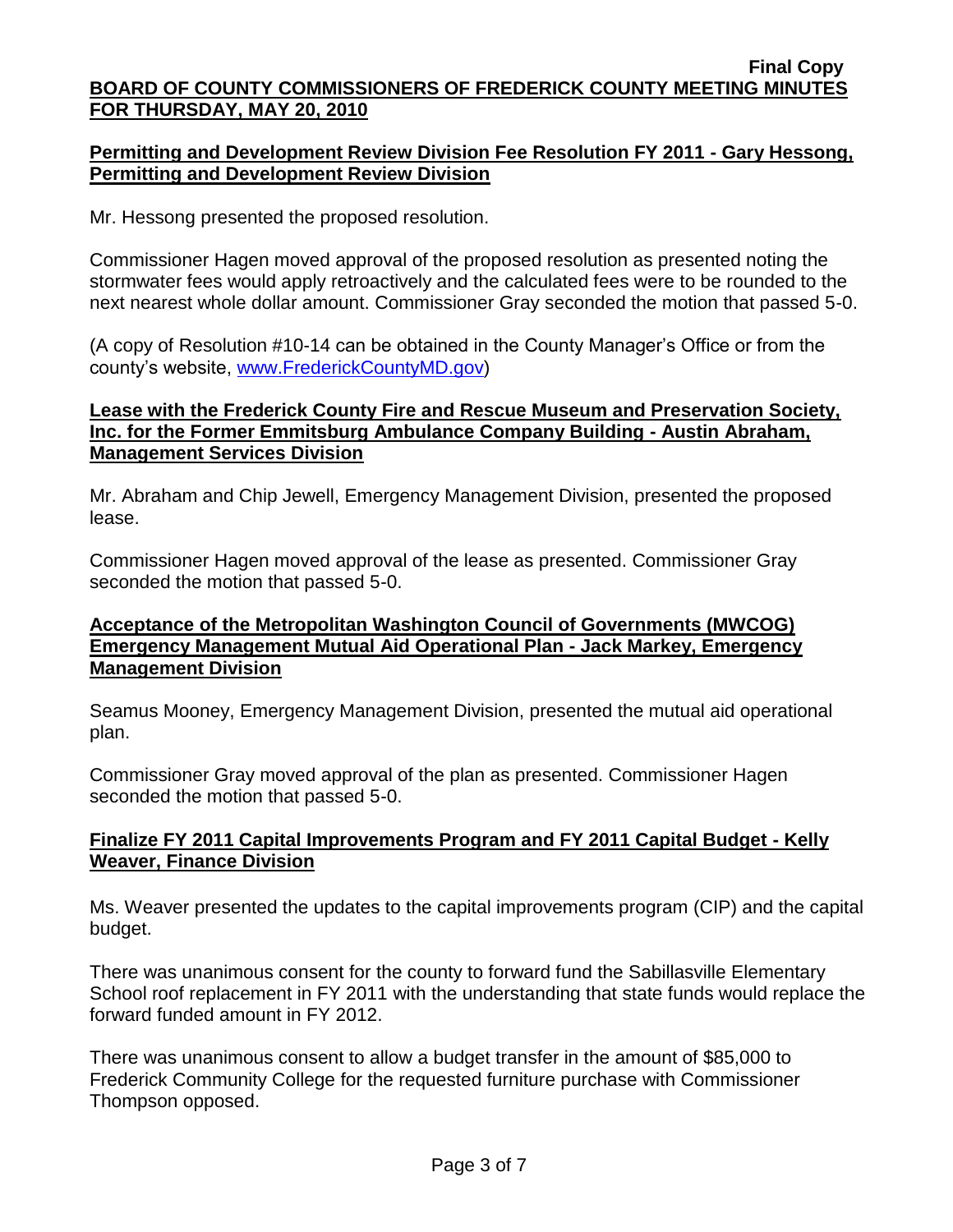There was unanimous consent to move \$2 million dollars from cash to bonds in FY 2016 for pavement management.

There was unanimous consent to move the unallocated \$38,000 within the Board of Education systemic projects to the county unallocated projects for a future fiscal year.

There was unanimous consent to bring the proposed CIP and capital budget back before the Board for adoption on June 1, 2010.

# **Director's Report – Tom Owens, Fire and Rescue Services Division**

Mr. Owens and staff presented updates and information from within the Fire and Rescue Services Division.

(Ron Hart left the meeting, Barry Stanton, Assistant County Manager, entered the meeting.)

### **PUBLIC HEARING**

### **Additional Revisions to the Frederick County Code to Comply with the Maryland "Stormwater Act of 2007"- Betsy Smith, Permitting and Development Review Division**

Ms. Smith and Kathy Mitchell, Office of the County Attorney, presented the additional revisions and proposed ordinance.

Public comment was taken from:

- Tim Hickey
- Jeff Holtzinger
- **Mark Friis**
- Lee Miller
- **Jeremy Holder**
- Bill Youse
- **Reverend Paul Mundy**

Commissioner Gray moved approval of the proposed ordinance noting the language change to page 3, adding "*e.g*." in Section 4, to the definition of "Preliminary project approval" to state "*(e.g. preliminary subdivision plat, zoning site plan, PUD Phase II, or MXD Phase II plan)"* also noting the ordinance would be adopted today, retroactively effective on May 4, 2010. Commissioner Hagen seconded the motion that passed 4-1 with Commissioner Thompson opposed.

(A copy of Ordinance #10-09-544 can be obtained in the County Manager's Office or from the county's website, [www.FrederickCountyMD.gov\)](http://www.frederickcountymd.gov/).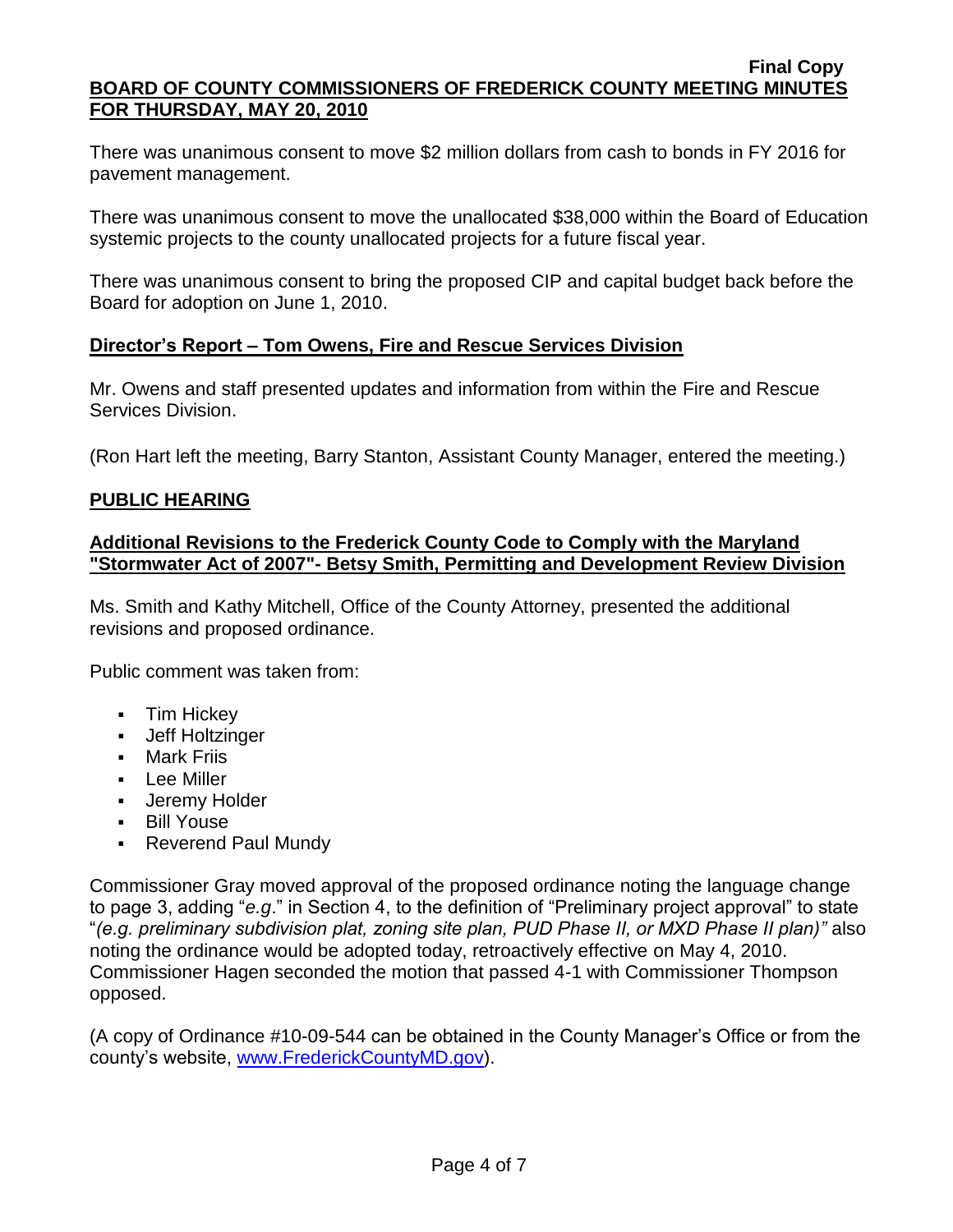### **CLOSED SESSION**

Commissioner Gray moved to proceed into closed session in accordance with Maryland Annotated Code State Government Article § 10-508(a)(8) To consult with staff, consultants, or other individuals about pending or potential litigation. Commissioner Hagen seconded the motion that passed 5-0.

### **COMMISSIONERS COMMENTS**

None.

### **PUBLIC COMMENTS**

Mark Friis

# **QUESTIONS - PRESS**

None.

# **ADJOURN**

The meeting adjourned at 12:55 p.m.

Mary E. Baker Recording Secretary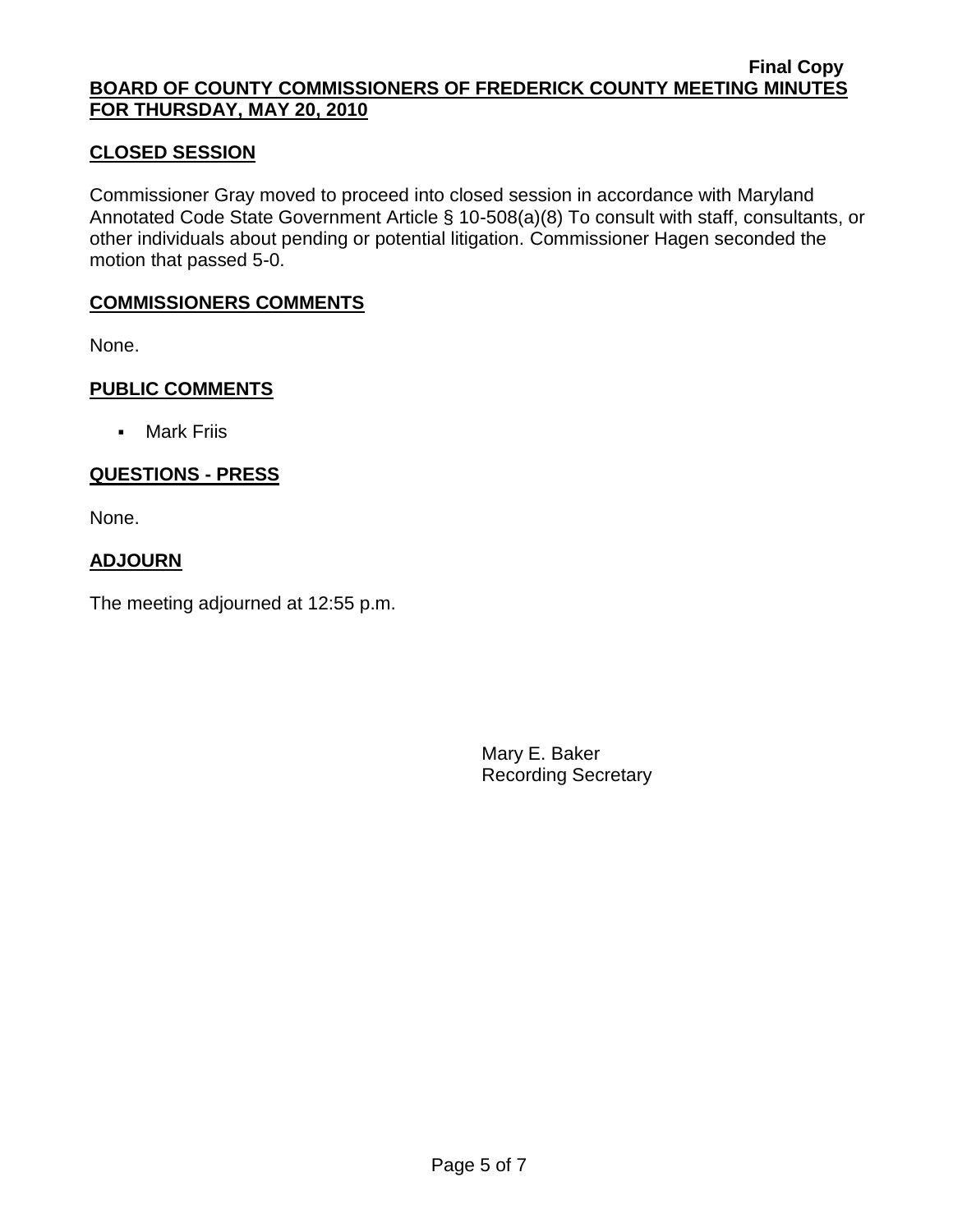### **FORM OF STATEMENT FOR CLOSING THE MEETING OF THURSDAY, MAY 20, 2010**

# **STATUTORY AUTHORITY TO CLOSE SESSION**

### **State Government Article §10-508(a):**

(8) To consult with staff, consultants, or other individuals about pending or potential litigation.

# **Motion:**

Commissioner Gray moved to proceed into closed session in accordance with Maryland Annotated Code State Government Article § 10-508(a)(8) To consult with staff, consultants, or other individuals about pending or potential litigation. Commissioner Hagen seconded the motion that passed 5-0.

# **Topic to be Discussed:**

To obtain information and provide direction to staff regarding settlement negotiations.

Mary Baker Recording Secretary